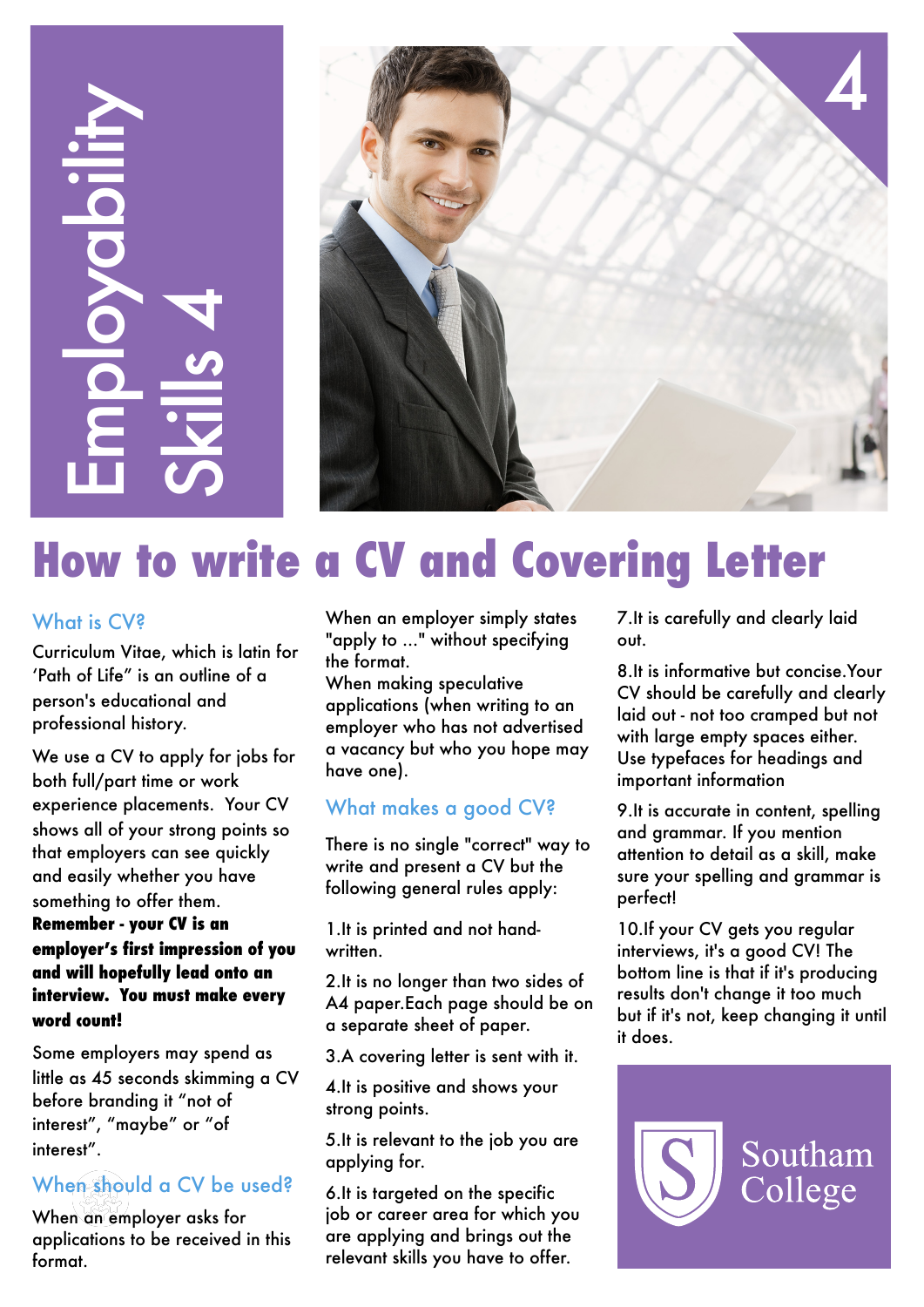# **Information you should include on your CV**

# Personal details

Normally these would be your name, address, telephone numbers (home and mobile) and email address.

# Personal profile

Your personal profile should be a brief statement of your main selling points.

Example: I am a hardworking, loyal, honest person with excellent communication skills. I am able to work alone or as part of a team. I am willing to learn and take on new challenges and I have a flexible approach to work.

# Key skills and achievements

List any other additional skills, achievements or certificates you have (4 or 5 bullet points). This can include things you have done outside school (Duke of Edinburgh, Army cadets, fundraising activities etc). Ensure your personal skills are directly related to the type of work you are applying for e.g good communication skills – Retail.

# Education and qualifications

List the secondary schools you have attended with the relevant dates. List the GCSE subjects that you are taking with predicted grades.

# Employment/Work History

This should include part time jobs and any work experience you may have done - paid or voluntary.Name the company with the dates you worked there and list the duties/responsibilities you were given and any training you received.

# Interests/Additional Information

•Rather than list just your hobbies, target this section by including anything that you are doing or have done that is relevant to the position you are applying for.

•Any evidence of [leadership](http://www.kent.ac.uk/careers/sk/leadership.htm) is important to mention: captain or coach of a sports team, course representative, chair of a student society, scout leader.

•Anything showing evidence of [employability skills](http://www.kent.ac.uk/careers/sk/skillsmenu.htm) such as team working, organising,planning, persuading, negotiating etc.

# References

You can either give two references, usually an educational reference and a personal reference (remember to ask permission before forwarding another persons' personal details), or you can put "references available on request".

The order and the emphasis will depend on what you are applying for and what you have to offer.

# Will one generic CV do?

If you are applying for more than one type of work, you should have adifferent CV tailored to each career area, highlighting different aspects of your skills and experience.

# Choose a professional email address

One survey found that 76% of CVs with unprofessional email addresses are ignored. Here are some (modified) email addresses that you should NOT emulate!

•[demented\\_bovine@gnumai](mailto:demented_bovine@gnumail.com) [l.com](mailto:demented_bovine@gnumail.com)

- •[so\\_kiss\\_me@hotmilk.com](mailto:so_kiss_me@hotmilk.com)
- •[platypus\\_mcdandruff@gnu](mailto:platypus_mcdandruff@gnumail.com) [mail.com](mailto:platypus_mcdandruff@gnumail.com)
- •[busty-beth@gnumail.com](mailto:busty_beth@hotmilk.com)

# Spelling and grammar mistakes

Applicants sending CVs and letters without spelling mistakes are 61% more likely to get a reply and 26% more likely to get an interview. In the age of the spell checker, there is no excuse for spelling mistakes.

Set your spell checker to UK **English** 

Other turnoffs include:

- •misspelling the name of the
- company or the addressee,
- •not having a reply address on the CV
- trying to be amusing.

•Using lower case i for the personal pronoun: "i have excellent attention to detail"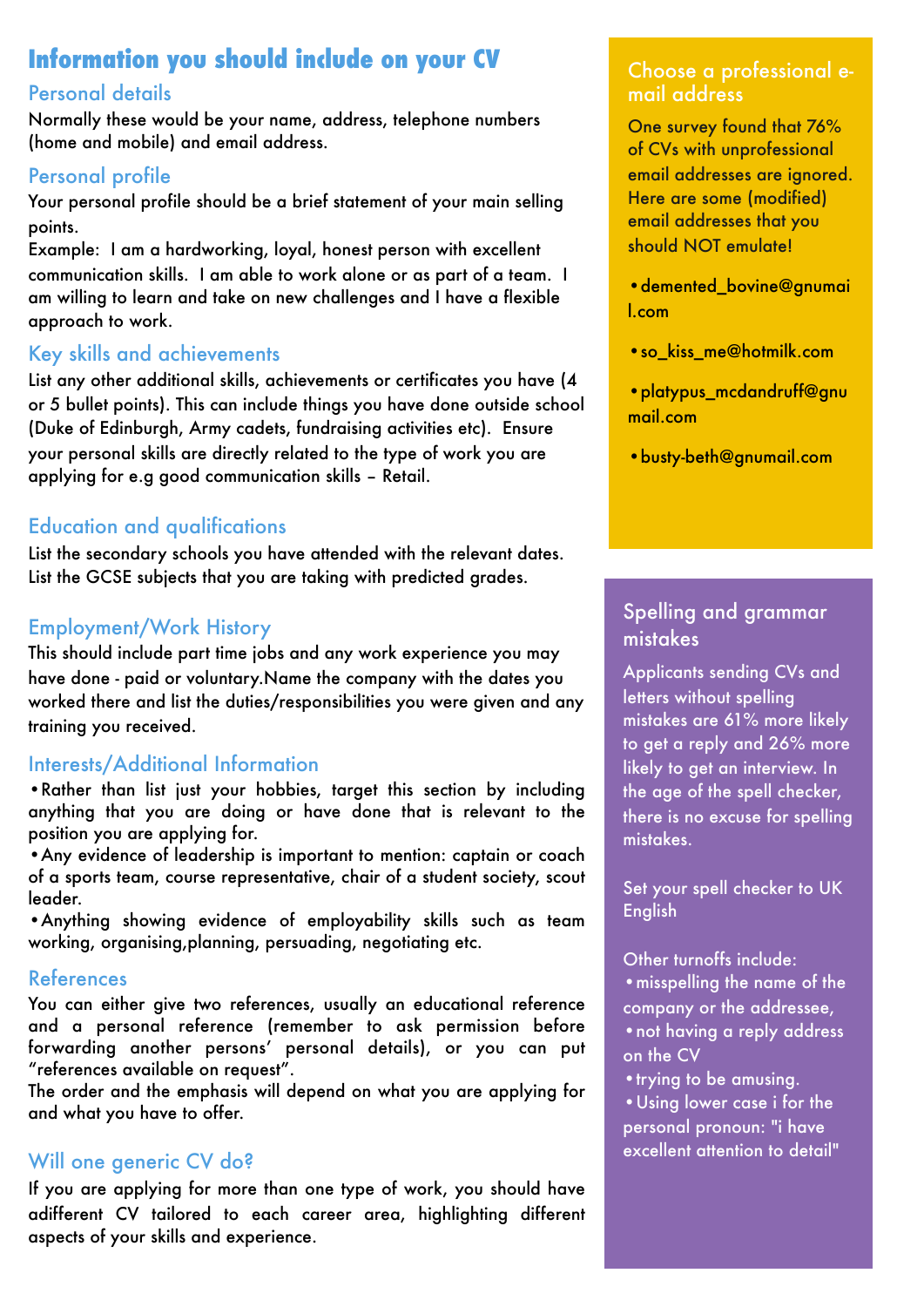# A N Other

Welsh Road West, Southam.CV47 0JW 07125 162123 [another@hotmail.com](mailto:another@hotmail.com)

# PERSONAL PROFILE

My main focus is to develop a career in engineering. I am a practical person that enjoys problem solving. I am hardworking, reliable, polite, friendly and outgoing. I enjoy taking on new challenges and learning new skills.

KEY SKILLS

Excellent communication skills Good eye for detail Good team player Excellent IT Skills (Windows 10)

EDUCATION | Southam College (September 2011 - June 2015)

| GCSE'S      | English             | В            |
|-------------|---------------------|--------------|
|             | <b>Mathematics</b>  | B            |
|             | Science             | ВB           |
|             | Engineering         | А            |
|             | PF                  | R            |
|             | Art                 | C            |
| <b>BTEC</b> | ICT                 | <b>MFRIT</b> |
| <b>BTEC</b> | <b>Business</b>     | PASS         |
|             | Religious Education |              |

# EMPLOYMENT **HISTORY**

# CO-OP – SOUTHAM (JULY 2014 – SEPTEMBER 2015)

Sales Assistant – I worked on Saturdays and Wednesday evening. My main responsibilities were to serve customers, replenish stock and to ensure the shop floor was tidy. I have experience of working behind the checkout and dealing with money

# THE BOWLING GREEN - SOUTHAM (JUNE 2015 – AUG 2015)

Glass Collector – I worked Saturday evenings and Sunday Lunchtimes. My main duties involved collecting empty glasses and ensuring the tables were cleared and cleaned after the customer had finished their drinks.

INTERESTS I am a member of the young engineers after school club, where I have been involved with build the school go-cart. I enjoy watching motorsport and regularly attend local racing tracks. I playing and watching football. I support Coventry City and I have been playing football with Southam Utd since the age of 8.

# REFERENCES | IM Leader

Head of Year 11, Southam College, Welsh Road West, Southam,CV47 0JW 01926 812560